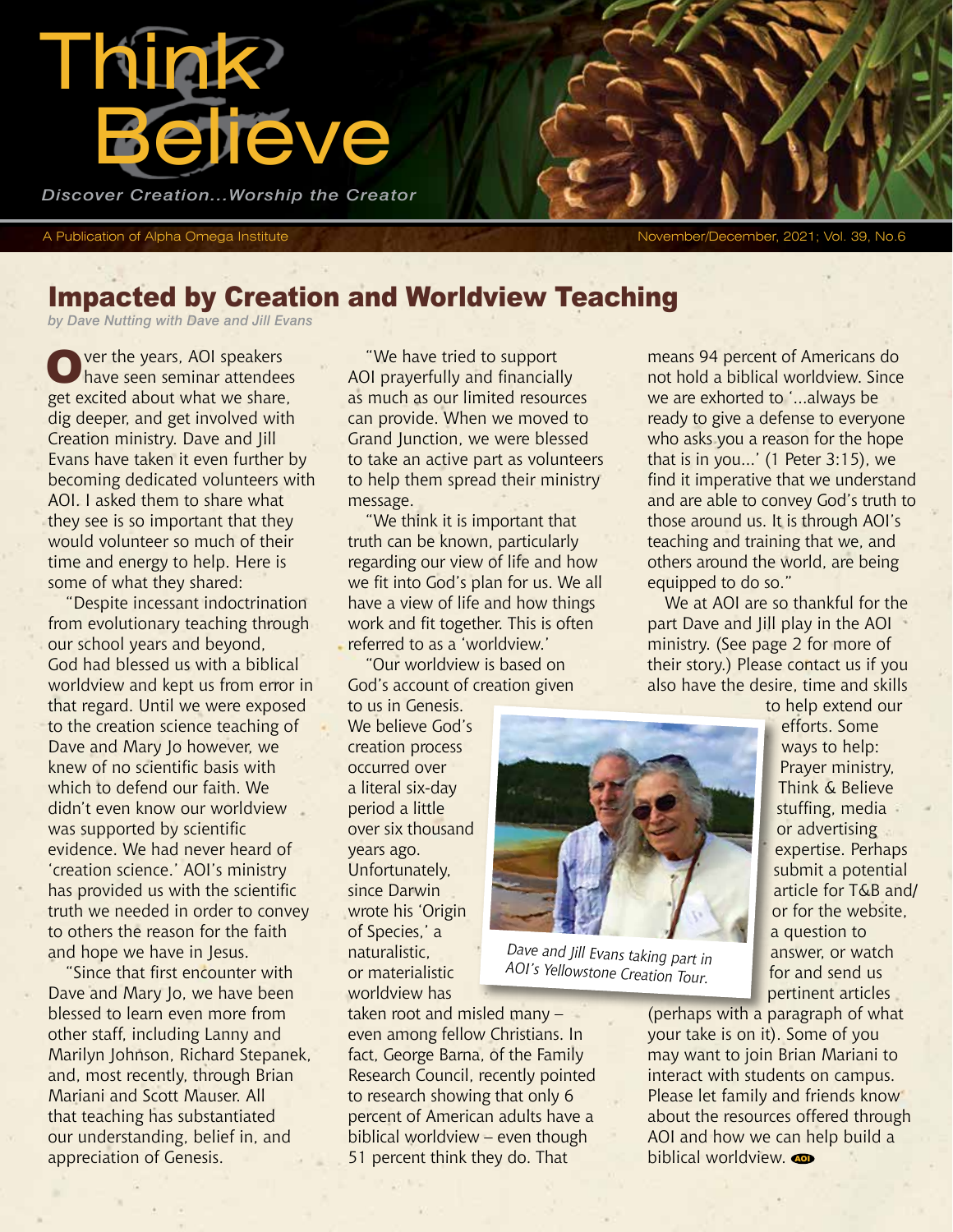## Dave and Jill Evans – Faithful Volunteers *by Dave Nutting*

We at AOI are so thankful<br>
for faithful volunteers! We first got to know Dave and Jill Evans when they came to a family camp we conducted. At that time, they lived near Crawford, Colorado, where they were very busy ranching and nursing. Little did we know how much they hungered for truth and that they were soaking in our daily creation presentations at that camp. We also had no idea of the important part they would later play as dependable and faithful volunteers when they moved to Grand Junction.

I asked Dave and Jill to outline some of their important involvement with AOI as dedicated volunteers. Here is their response:

"Since we moved to Grand Junction, we have been able to join the stuffing parties for AOI's Think & Believe, and have been

able to take part in more AOI events and local church presentations. We have also enjoyed interacting with students through AOI's important ministry to the Colorado Mesa University students (a block away from AOI's current office) through Brian Mariani's 'Truth Matters' outreach as well as his 'Do Hard Things' Christian service training for younger students. Not only have we immensely learned from Scott Mauser's

Worldview classes for both teens and adults, we now enjoy assisting with AOI's video podcast ('The Brian and Scott Show') to further

BIGBook<br>nimals God'sb

get the worldview and creation message out to a broader audience."

We are certainly blessed to have volunteers like Dave and Jill. Not only are they involved with the above aspects of AOI's teaching, but they also take care of cataloging and maintaining AOI's Creation lending library, Dave also uses his skills to solve

> various mechanical issues at the office. You name it, they are willing to help! A key verse for Dave and Jill is: "Love the LORD with all our heart, all our soul, and all our mind," (Mt 22:37).

Thank you, Dave and Jill, for your faithful service! **@** 

#### God's Big Book of Animals

*Review by Dave Nutting*

This literally is a "Big Book!" weighing about 4 pounds, measuring 10" x 13.75" and containing 260 color pages of nearly 60 animals, birds, insects, etc. This hard-bound book quickly became my animal-loving granddaughter's favorite at age 8. Choosing one per day, she read the fascinating information on each animal to her grandmother, Mary Jo, and spent plenty of extra time poring over the content and gorgeous pictures. This book made "science" much more interesting to her!

Most children love to learn about animals, but this unique book helps children acquire a biblical worldview as they do. Even though the recommended age range is 8-12, adults will enjoy it too. This great book can also provide children a fun learning experience for Christian homeschool, individual reading, or just spending quality time with parents or grandparents. This would be an excellent gift for Christmas and birthdays!

Special price: Regular \$34.99, but get it from AOI for only \$**28**, plus S/H. A great value! Remember: Your purchase from AOI helps us spread the creation message to your family and others!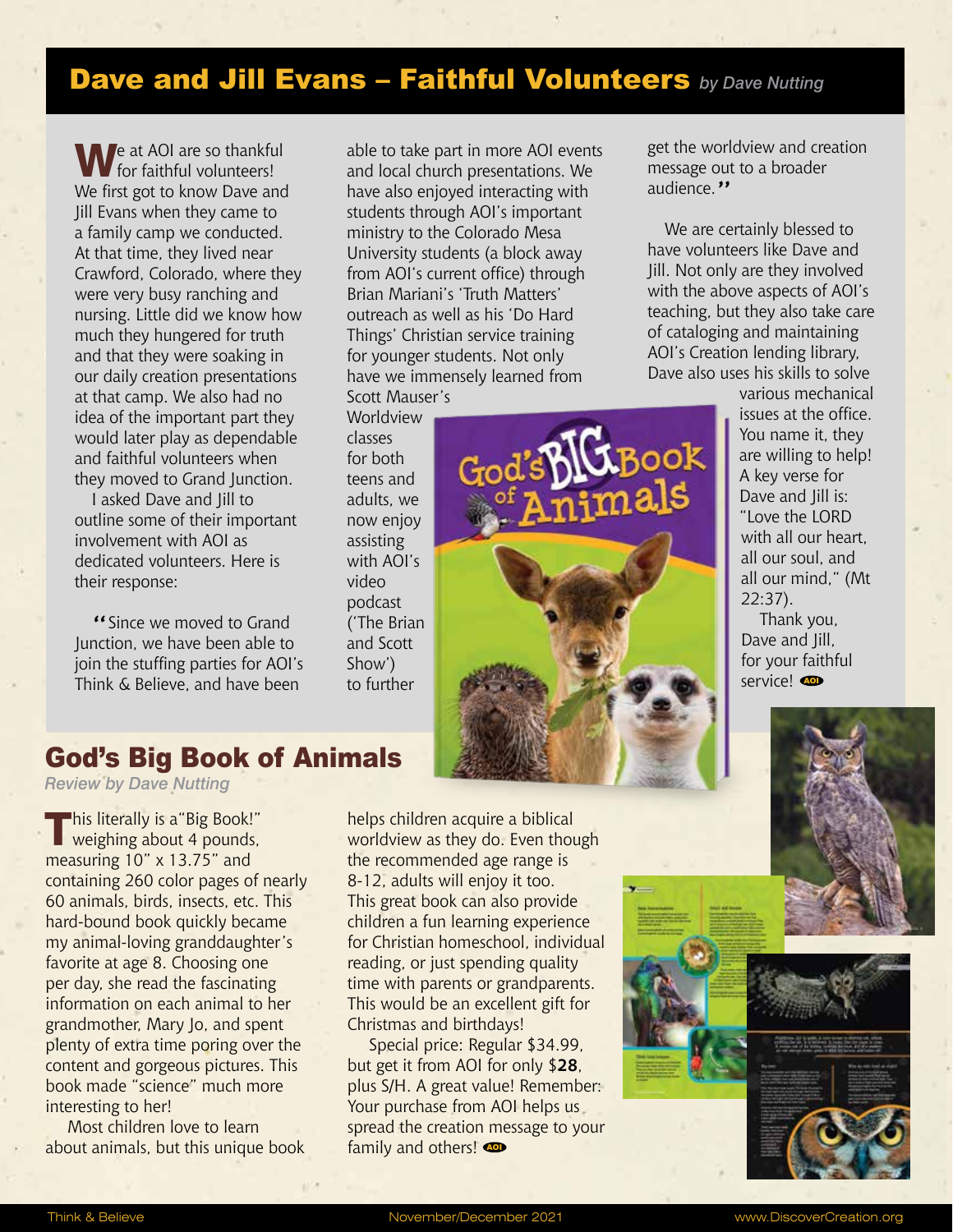# Forest Fires – God's Design for Restoration

Pixabay #3836834

*by Dave Nutting*

s we approach the Thanksgiving and Christmas seasons, I believe many people are thankful that the west coast fires have finally been extinguished – partly by the help of firefighters, but also by rainfall and colder

temperatures. This relief is not just for those living near the fires in California and Oregon, but even for us who live far away in Colorado. We've awakened to the smell of smoke some mornings and

wondered if our houses were on fire. In fact, the drift of smoke from the coastal states even obscured our views of the surrounding mountains. I can only imagine how bad it was near the blazes.

In 1988, huge lightning-set fires burned 36% of Yellowstone

**National** Park's 3,472 square miles. Firefighters worked extremely hard to battle the blaze, but finally, in September of that year, it was God Who put them

out with a snowstorm. Today, Park visitors can still see tall stands of dead trees. Yet, more impressively, visitors are amazed at how quickly the forest has recovered with new growth.

NPS/Diane Renkin

Being an avid Christmas tree hunter who, for decades, has enjoyed venturing into forests seeking and "bagging" the "perfect" tree, I covet Yellowstone's plethora of "perfect" trees that have sprouted since the fires.

One might think that Yellowstone would be a blackened wasteland, but it's not! Visitors actually stand amazed and wonder how those vibrant forests grew back so quickly.

> The answer lies in the ingenious design of the cones that God invented for pine trees. Comprising 80% of the trees in Yellowstone forests,

lodgepole pines (as well as many other pines) have two types of cones – serotinous





resin coating. Non-serotinous cones open normally and disperse seeds on an annual basis. In a fire, these non-serotinous cones are usually destroyed. However, the serotinous cones' resin coating protects them until temperatures of a forest fire reach 113-140 degrees and melt the protective coating. The cones

then open to release their seeds either by gravity or wind. These seeds germinate in the now fertile and open forest floor and, in a relatively short amount of time, produce a new and vibrant forest of "perfect Christmas trees."

Mary Jo and I were in Yellowstone just 4 or 5 years after the big blaze and found new growth all around. It is amazing to understand how God's design uses fire to clean out an older forest of trees. More amazing is how He also provides a mechanism to quickly rejuvenate the old forest with one that is fresh, young, and healthy.

God does much the same in our lives using the fire of trials. James 1 (NKJV) says:

"Consider it all joy, my brothers and sisters, when you encounter various trials, knowing that the testing of your faith produces endurance. And let endurance have its perfect result, so that you may be perfect and complete, lacking in nothing.

"Blessed is a man who perseveres under trial; for once he has been approved, he will receive the crown of life which the Lord has promised to those who love Him."

In other words, those fiery trials can help us get rid of our "old ways" and make us flourish like a fresh forest as He replaces those "old ways" with a much more. vibrant relationship with Him.  $\bullet$ 

Think & Believe **November/December 2021** Www.DiscoverCreation.org